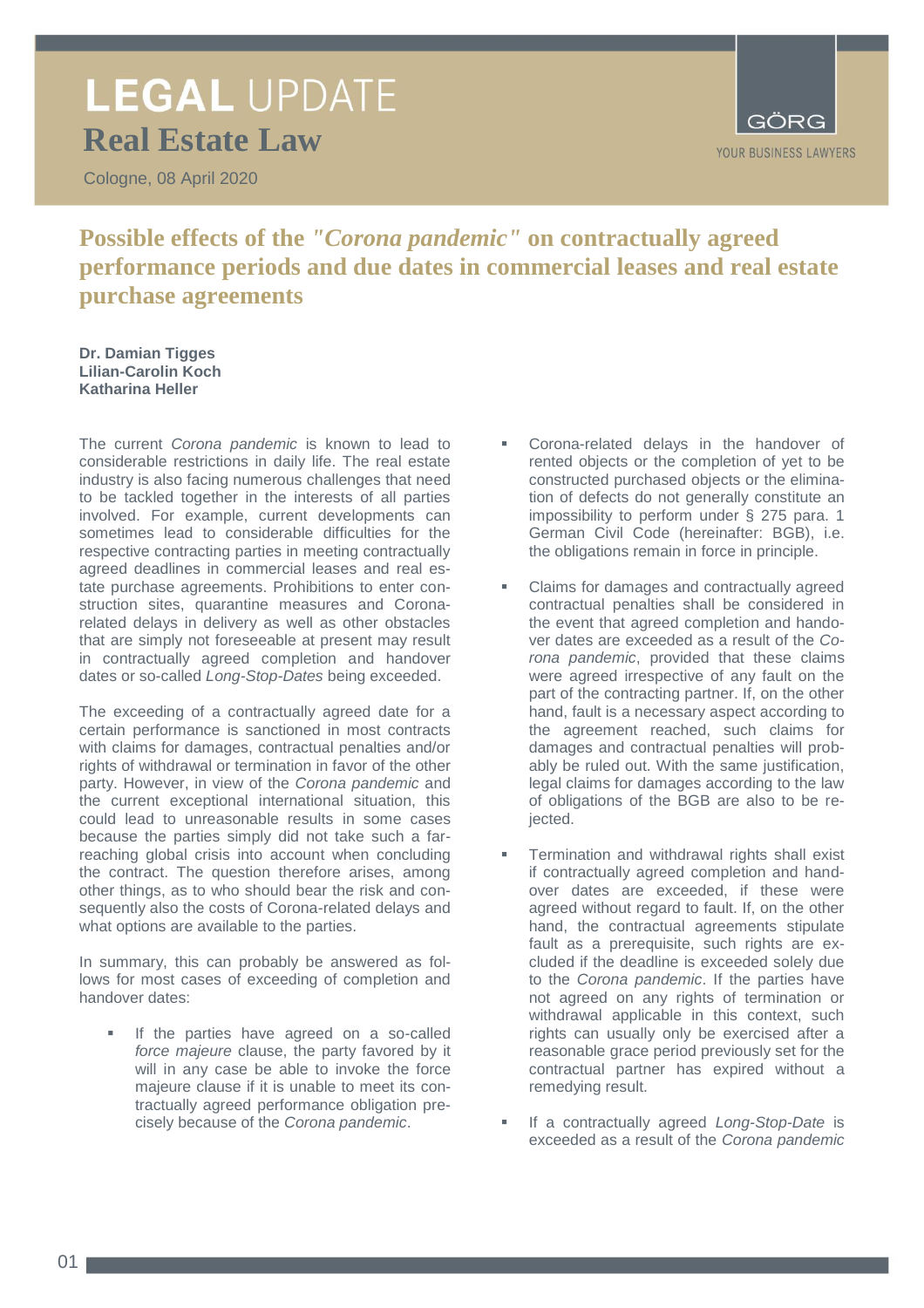

and the associated restrictions, it can generally be assumed that the withdrawal right linked to the exceeding of the *Long-Stop-Date* will arise. However, depending on the contractually agreed risk distribution and in view of the relevant condition, which is not fulfilled in due time as a result of the *Corona pandemic*, a different assessment may be possible.

It should be noted, however, that each individual case always requires a separate assessment, which may also be different.

## *Corona pandemic* **as** *force majeure* **in the sense of so-called** *force majeure* **clauses**

So-called "*force majeure* clauses" occasionally included in purchase and lease contracts regulate the distribution of risk in cases of *force majeure*. The decisive factor for their applicability in the present case is whether the outbreak of the respiratory disease Covid-19 (Corona virus disease 2019, in short: Corona virus) and the associated consequences constitute a case of *force majeure*. This is to be assumed in any case if the clauses expressly provide for the classification of epidemics, pandemics, plagues and quarantine orders as *force majeure*. Since the World Health Organisation (short: WHO) classified the outbreak of the respiratory disease Covid-19 as a pandemic on 11 March 2020 and the German Robert Koch Institute (short: RKI) also agrees with this assessment, it can be assumed that a case of *force majeure* within the meaning of such a clause exists.

However, even if the *force majeure* clauses do not explicitly mention such cases, there are good reasons to consider the *Corona pandemic* and the associated restrictions as a case of *force majeure*. *Force majeure* is predominantly understood as an external, involuntary and unavoidable event that has no operational connection and cannot be averted by extreme care (BGH, ruling of 16 May 2017 – reference number X ZR 142/15). The outbreak of the *Corona pandemic* and the massive adverse effects resulting from the measures adopted both nationally and internationally are likely to constitute such an event within the meaning of the aforementioned definition of *force majeure*.

Of course, a contracting party can only invoke such a *force majeure* clause if its individual performance obligations have not been met precisely because of the Corona-related restrictions. In the event of a delayed handover of rented space, for example, it must be checked whether the delay occurred precisely because of the consequences of the corona virus and is not due to other causes.

Finally, it is always advisable to check whether the *force majeure* clause has been validly agreed; in particular, special attention should be paid to the question of the validity of such clauses under the aspect of a qualification as general terms and conditions. This is because numerous *force majeure* clauses have been classified as ineffective by case law for respective reasons in the past.

If a corresponding *force majeure* clause has not been agreed upon, the other content of the contractual stipulations is decisive and in the absence of an applicable legal observation, one must turn to the general legal regulations.

## **Exceeding completion and handover deadlines**

In lease agreements and real estate purchase agreements, the parties regularly agree that the landlord or the seller has to fulfil (completion) obligations by a certain date. In lease agreements, this is usually the date on which the landlord has to hand over the completed lease property to the tenant (so-called *handover date*). In real estate purchase agreements, on the other hand, the parties to the agreement often agree that the seller must complete the object of purchase by a certain date (usually when acquiring a building that is still to be constructed) or must remedy defects or carry out other (structural) measures.

#### **No impossibility to perform according to § 275 para. 1 BGB**

Non-compliance with the agreed handover or completion date as a result of the *Corona pandemic* does not normally constitute a case of so-called impossibility to perform (her after short "impossibility"). The existence of impossibility would release the landlord or the seller from their obligation to hand over the rented object respectively complete the object of purchase or to remedy defects in accordance to § 275 para. 1 BGB.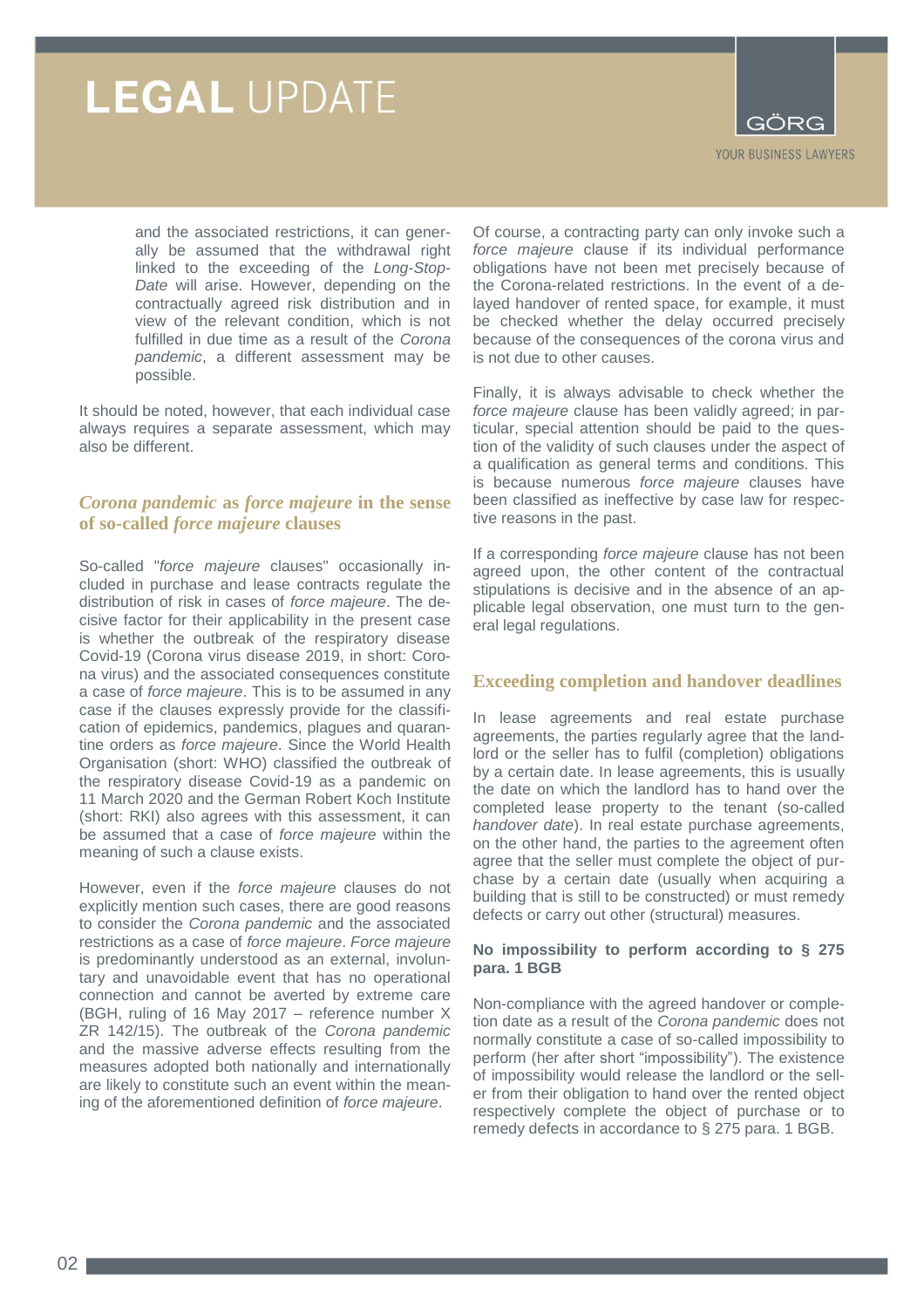

However, in view of the *Corona pandemic*, the handover, completion or rectification of defects is only temporarily impossible, as a reduction in the restrictions resulting from the *Corona pandemic* can be expected, at least in the medium term, up to a point in time where these restrictions are lifted altogether. All measures imposed so far are temporary and a return to normal everyday life can be expected - hopefully in the near future. The assumption of impossibility according to § 275 para. 1 BGB, however, requires the permanent impossibility to provide the service.

An exception can at most apply to so-called absolute fixed-date transactions. In such cases the punctual fulfilment of an obligation is of such essential importance for the contractual partner that, in the event of non-fulfilment, he has no interest whatsoever in the performance at all. However, the typical obligations in lease or real estate purchase agreements described above should not, as a rule, constitute such an absolute fixed-date transaction.

#### **Claims for damages and contractual penalties**

A more differentiated answer is to be given to the question of whether the Corona-related exceeding of handover or completion dates leads to claims for damages or contractual penalties by the tenant or purchaser.

If a lease or real estate purchase agreement provides for a claim for damages or a contractual penalty in the event of fault on the part of the landlord or seller, a claim for damages and a contractual penalty is likely ruled out if the agreed handover or completion date is exceeded as a result of the *Corona pandemic*. This is because the landlord or seller is not responsible for exceeding the agreed deadline, which is solely due to the *Corona pandemic* (e.g. due to Corona-related bans on entering construction sites, quarantine measures or delivery delays that cannot be otherwise remedied). Therefore it must be examined carefully whether the reason for exceeding the agreed deadline is actually due to the Corona pandemic, or whether it is due to inadequate planning or contract execution.

However, many contracts provide for the payment of a contractual penalty if the agreed handover date or completion date is exceeded, without fault being expressly required. With such clauses, it must always

be checked first of all whether they are valid at all (especially from the point of view of the law on general terms and conditions).

In addition, however, the question also arises as to whether such no-fault claims also apply in the event of missed deadlines as a result of the *Corona pandemic*. The first reason for this is that the landlord or seller is likely to have regularly assumed the risk of timely fulfillment of his obligations in the respective contractual provisions. Against this background, it is also questionable whether the landlord or seller can demand an adjustment of the contract from his contractual partner with regard to the contractual penalty in accordance with the principles of frustration of contract (in Germ an legal terms a "disruption of the basis of the contract" basis pursuant to § 313 BGB. It is true that the *Corona pandemic*, the ensuing restrictions and measures ordered by the authorities are likely to constitute an unforeseeable serious change/disturbance of the basis of the contract.

However, a claim for contractual adjustment pursuant to § 313 BGB further requires that the disruption does not already fall within the sole risk area of the contracting party invoking the concept of disruption. According to the above explanations, contractual agreements under which a landlord or seller is obliged to pay a contractual penalty regardless of fault are usually regulations under which the landlord or seller alone bears the risk of exceeding the agreed deadline. This risk has materialized precisely when the contractual penalty is incurred solely by exceeding the deadline and regardless of fault.

However, this is always an individual case decision. In this respect it is always decisive whether the clause alone transfers the risk of exceeding the deadline to the landlord or seller. Should this risk not fall solely within the sphere of the landlord or seller in an individual case, an adjustment of the relevant regulation according to § 313 BGB might also be considered. Such an adjustment could be that the agreed handover or completion date is to be postponed accordingly.

If the respective contract does not expressly provide for a claim for damages or a contractual penalty, such a claim will probably be excluded altogether. This is because, on the basis of the regulations of the general law of obligations, the landlord or seller is not even in default if the agreed date is exceeded, since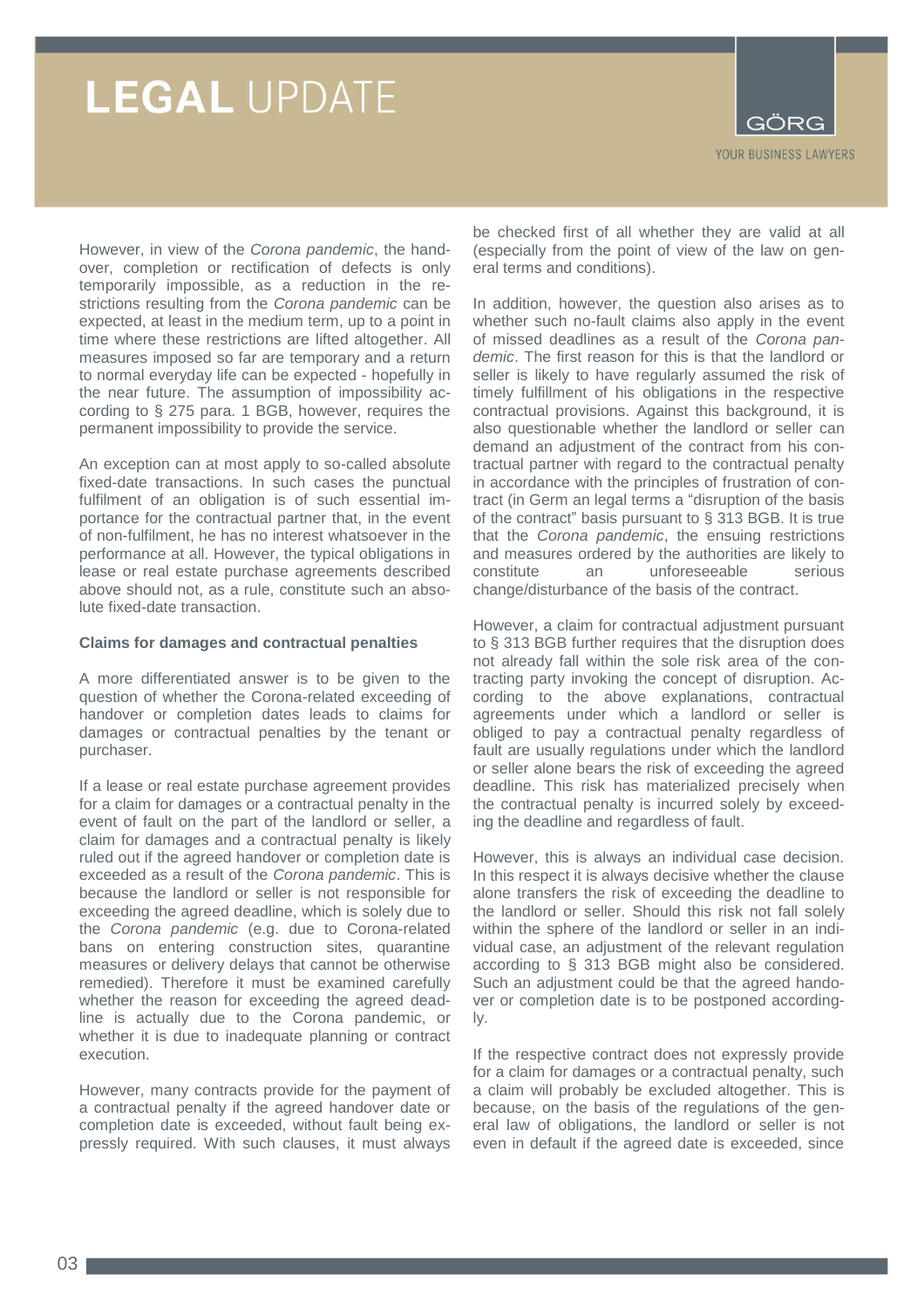

the debtor is not in default pursuant to § 286 para. 4 BGB if the performance is not rendered due to circumstances for which he is not responsible. In this case, a statutory claim for damages cannot be justified either.

#### **Termination and withdrawal rights**

Finally, the question arises as to whether there are rights of termination or withdrawal due to the exceeding of handover or completion dates as a result of Corona-related delays.

Lease agreements regularly provide for rights of withdrawal or termination for the tenant if the landlord does not hand over the leased item on the agreed handover date. Purchase agreements usually provide for comparable rights of withdrawal within the framework of so-called "*Long-Stop-Dates*" (see below under "*Contractually agreed so-called "Long-Stop-Dates*").

If the contractual regulations provide rights of withdrawal or termination in the event of fault on the part of the landlord, there should be no right of withdrawal or termination if the agreed handover date is exceeded as a result of the *Corona pandemic*. This is because - as already explained – in such case the landlord is not responsible for exceeding the agreed date which is solely due to the *Corona pandemic* (e.g. due to Corona-related bans on entering construction sites, quarantine measures or delivery delays which cannot otherwise be remedied).

If, however, the right to withdraw or terminate the contract exists regardless of fault if the handover date is exceeded, there are several indications that the tenant is also entitled to withdraw or terminate the contract if the agreed handover date is exceeded, assuming that the provision in question is effective (particularly regarding a possible invalidity as general terms and conditions).

The exercise of such a contractual right to step away from an agreement by the tenant should not normally be contrary to good faith in the sense of § 242 BGB. In our opinion, this applies in any case in the event that the right of termination or withdrawal has been agreed regardless of fault. In such case, only the risk unilaterally imposed on the landlord by the contracting parties has materialized. However, this must always be assessed on a case-by-case basis. It is therefore

quite conceivable that it may result from the contractual agreements that exercising the right of termination or withdrawal is contrary to good faith. In this case, the tenant would not be able to withdraw from the contract solely because the handover date has been exceeded due to the *Corona pandemic*.

If no right of termination or withdrawal has been contractually agreed, the question of such a right to step away from an agreement is governed by the provisions of the general law of obligations. According to these provisions, if the agreed handover date is exceeded, the tenant should in any case be entitled to withdraw from the contract pursuant to § 323 BGB if he has previously set the landlord a reasonable grace period for performance in vain.

The special circumstances of the current situation are to be taken into account when determining the appropriateness of the deadline. The setting of such a grace period is not necessary only if the contract specifies a precise handover date and the tenant has bound the continuation of his interest in performance to the timeliness of the performance, i.e. the timely performance is so essential for the tenant that the contractual agreement should stand or fall with the timely performance. As a rule, this is unlikely to be the case, so that in the absence of corresponding contractual provisions, it is usually necessary to first set an appropriate grace period in vain.

# **Contractually agreed so-called "Long-Stop-Dates"**

In particular real estate purchase agreements regularly contain agreements on so-called *Long-Stop-Dates*. These are agreements under which one or both parties can withdraw from the purchase agreement if the purchase price due date has not been met by a certain date (the so-called "*Long-Stop-Date*").

At present, it cannot be assumed that the restrictions imposed by the *Corona Pandemic* will lead to a delay in the classic purchase price due date requirements (registration of a priority notice, provision of the cancellation approvals of the mortgages, provision of the waiver declaration of the municipality regarding the municipal pre-emptive right).